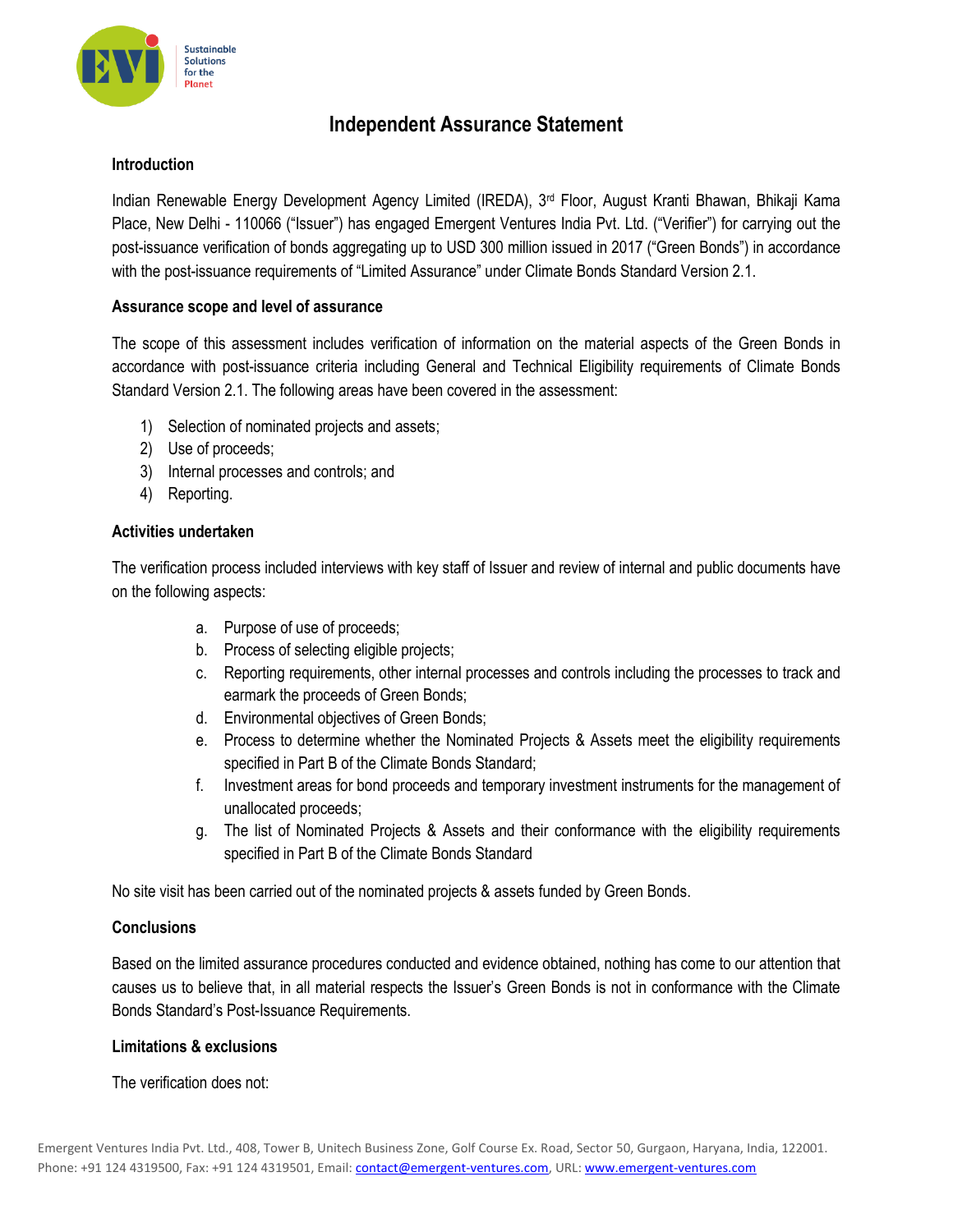

- 1) Suggest or assist in implementing in any recommendations of any sort.
- 2) Assess data and information beyond the defined reporting boundary and period.
- 3) Set any expectations of the proposed Green Bonds issuance.
- 4) Verify the financial standing, economic performance and credit rating of the prospective issuer.
- 5) Verify statements by Issuer that describe opinions, beliefs, aspirations, expectations, aims or intentions.
- 6) Make any assessment of the environmental, social, or governance impact of the proposed projects/investments, except to the extent required for compliance with Climate Bonds Initiative Version 2.1.
- 7) Assess whether the proposed projects or investments comply with local regulations.

#### **Independence**

The verification has been carried out by experts in finance, environment, social and governance due diligence, climate change and sustainability. No member of the verifier team is involved in any way in the issuance or management of Green Bonds. Verifier has applied internal procedures to confirm no conflicts of interest for this verification engagement.

#### **Issuer's responsibility**

The Issuer is responsible to check compliance of Green Bonds with Climate Bonds Standard Version 2.1 as per the scope of Verification Engagement.

#### **Verifier's responsibility**

The report is intended to inform the Issuer about the compliance of Green Bonds to the extent of verifying in accordance with Climate Bonds Standard Version 2.1 and as per the scope of Verification Engagement with documents and information provided by Issuer.

Haryhof

Atul Sanghal Business Head – Sustainability & Climate Change Emergent Ventures India Pvt. Ltd. (Gurgaon, India) 10-July-2018